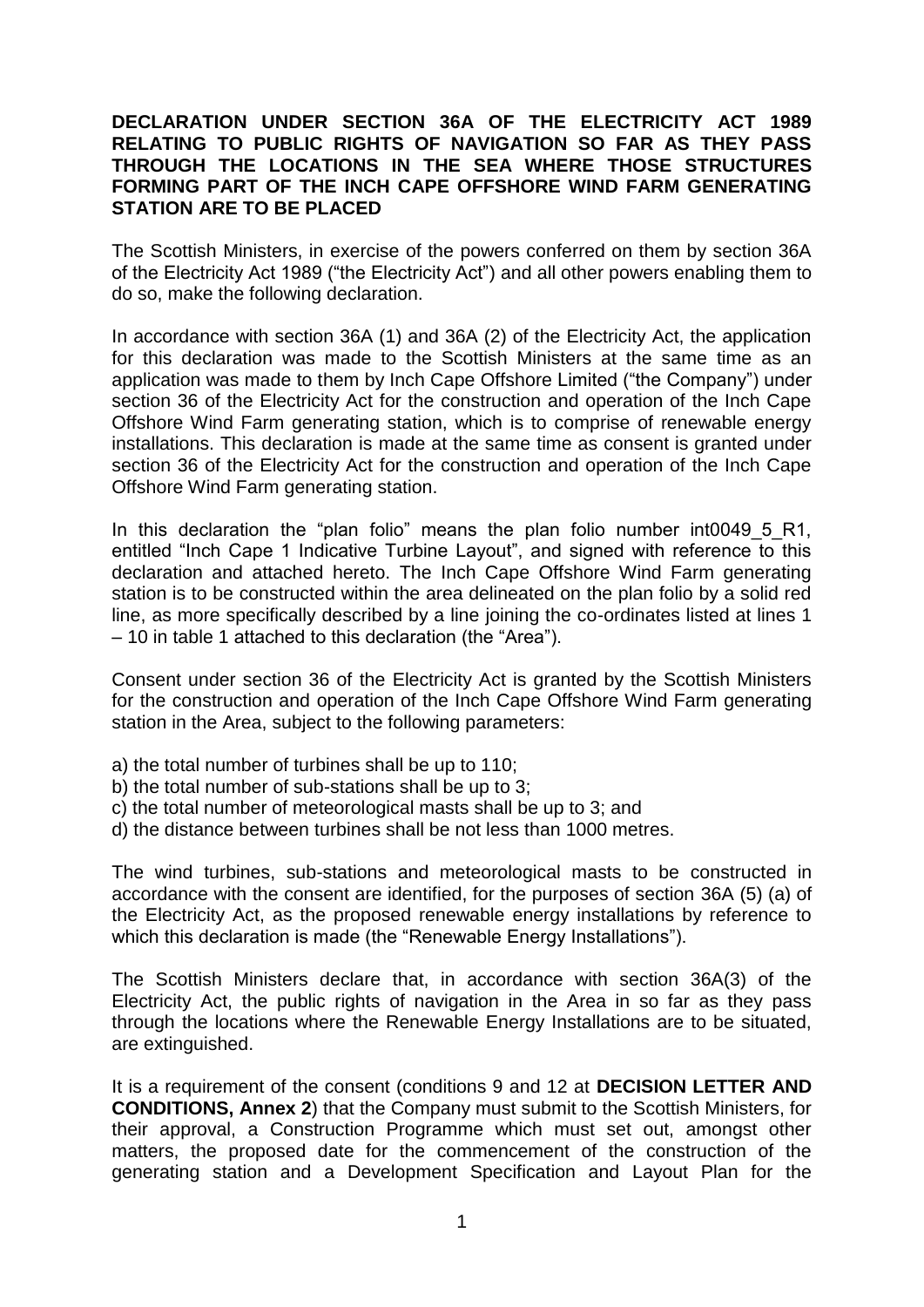Renewable Energy Installations ("the Plan"), both no later than 6 months prior to the commencement of the construction of the generating station. In accordance with section 36A(5)(b) of the Electricity Act this declaration shall come into force on a date to be publicised by the Company, the publication of which must be as soon as reasonably practicable following the approval by the Scottish Ministers of the Plan.

Subscribed by

being an officer of the Scottish Ministers at Aberdeen on the 10<sup>th</sup> day of October 2014

before this witness in Aberdeen in Aberdeen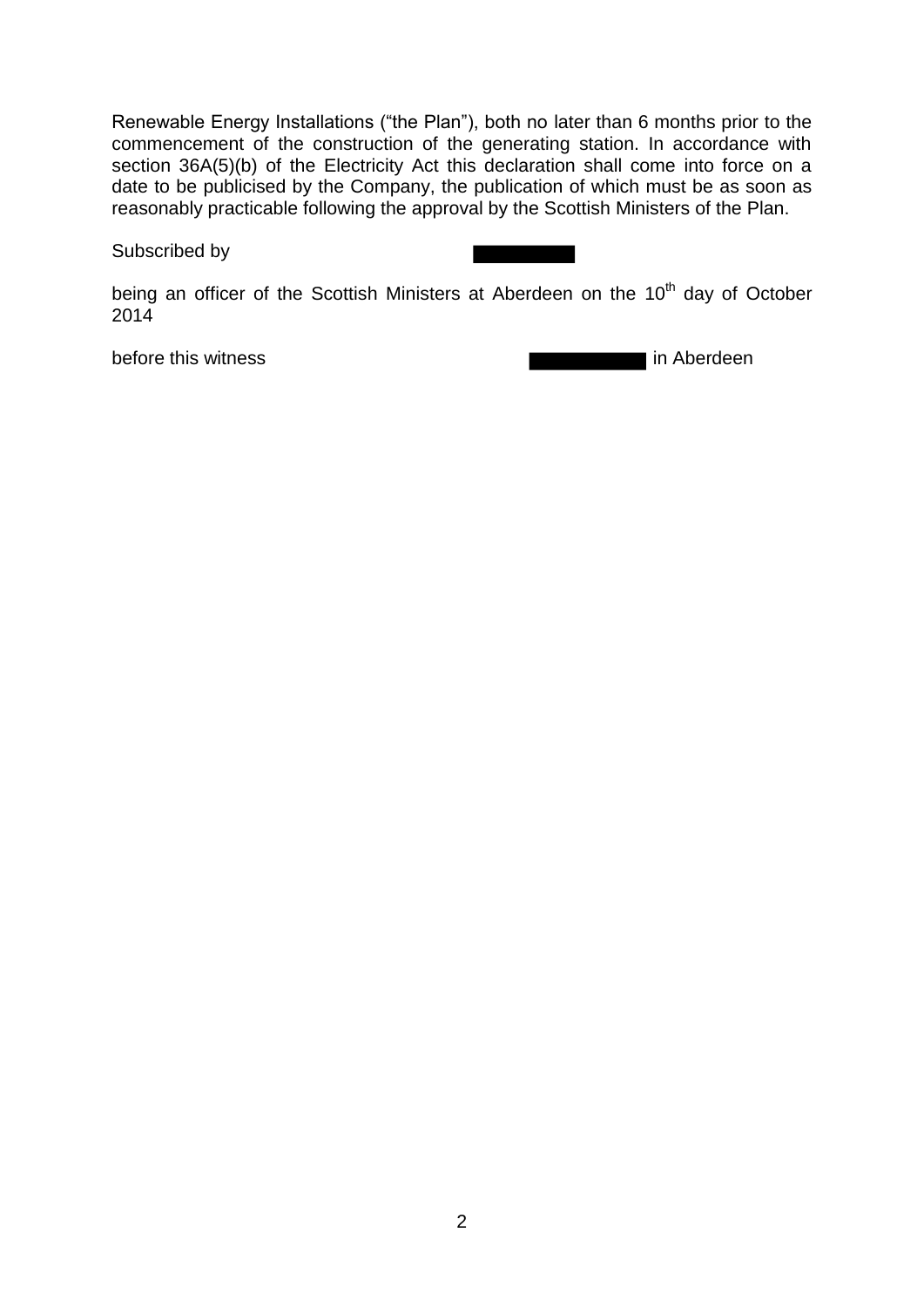## **TABLE 1: CO-ORDINATES OF THE OUTER BOUNDARY OF THE INCH CAPE OFFSHORE WIND FARM GENERATING STATION**

Coordinates supplied in World Geodetic System 1984, latest revision.

| ID | Latitude<br>(Decimal<br>Degrees) | Longitude<br>(Decimal<br>Degrees) | Latitude (Degrees /<br>Decimal Minutes) | Longitude<br>(Degrees<br><b>Decimal Minutes)</b> | Coordinate<br>X<br>z30N<br>(UTM<br>-<br>Meters) | Coordinate<br>z30N<br>(UTM<br>Meters) |
|----|----------------------------------|-----------------------------------|-----------------------------------------|--------------------------------------------------|-------------------------------------------------|---------------------------------------|
|    | 56.46329889                      | -2.047320000                      | 56° 27.798' N                           | 002° 02.839' W                                   | 558702.7645                                     | 6258052.255                           |
| 2  | 56.47720134                      | -2.166704268                      | 56° 28.632' N                           | 002° 10.002' W                                   | 551327.9337                                     | 6259504.044                           |
| 3  | 56.58397748                      | -2.158371804                      | 56° 35.039' N                           | 002° 09.502' W                                   | 551695.5330                                     | 6271394.716                           |
| 4  | 56.59463227                      | $-2.168960085$                    | 56° 35.678' N                           | 002° 10.138' W                                   | 551030.8251                                     | 6272572.707                           |
| 5. | 56.57766741                      | -2.248811704                      | 56° 34.660' N                           | 002° 14.929' W                                   | 546148.2398                                     | 6270627.926                           |
| 6  | 56.52304353                      | -2.286298855                      | 56° 31.383' N                           | 002° 17.178' W                                   | 543908.5081                                     | 6264523.505                           |
| 7  | 56.47825442                      | $-2.287140250$                    | 56° 28.695' N                           | 002° 17.228' W                                   | 543908.4687                                     | 6259537.805                           |
| 8  | 56.42300907                      | -2.230137690                      | 56° 25.381' N                           | 002° 13.808' W                                   | 547488.3128                                     | 6253426.787                           |
| 9  | 56.42231929                      | $-2.125964644$                    | 56° 25.339' N                           | 002° 07.558' W                                   | 553914.9341                                     | 6253426.819                           |
| 10 | 56.44819556                      | -2.046898049                      | 56° 26.892' N                           | 002° 02.814' W                                   | 558752.0717                                     | 6256371.621                           |